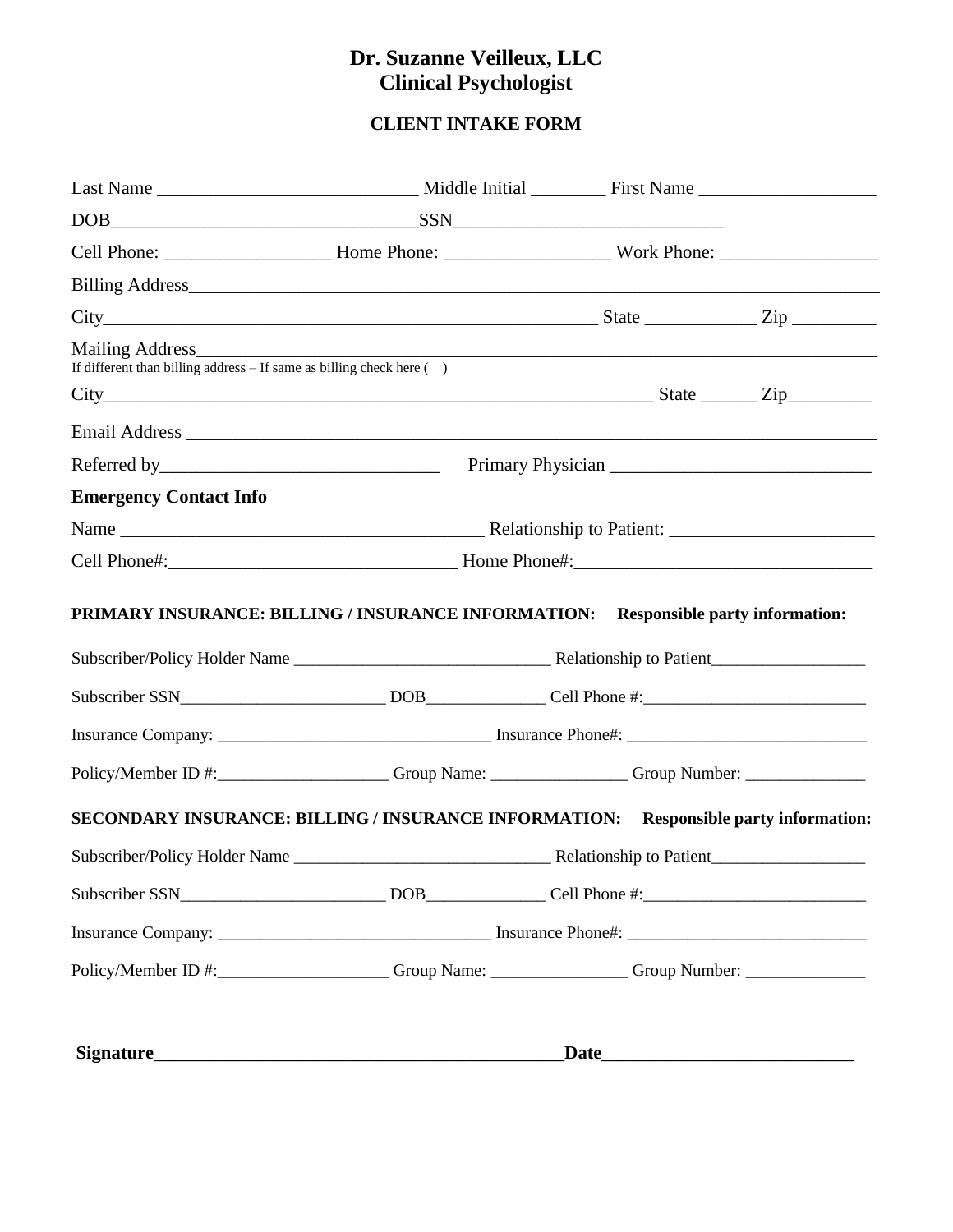| Dr. Suzanne Veilleux, LLC                                                                                                                                                                                                                                                                                                                                                |                                                                                                                                                                                |                                                                                                                                                       |                                                                                                    |
|--------------------------------------------------------------------------------------------------------------------------------------------------------------------------------------------------------------------------------------------------------------------------------------------------------------------------------------------------------------------------|--------------------------------------------------------------------------------------------------------------------------------------------------------------------------------|-------------------------------------------------------------------------------------------------------------------------------------------------------|----------------------------------------------------------------------------------------------------|
| NEW CLIENT HISTORY                                                                                                                                                                                                                                                                                                                                                       | Date:                                                                                                                                                                          |                                                                                                                                                       |                                                                                                    |
| <b>Current Symptoms/Problem Checklist: Please check any symptoms</b>                                                                                                                                                                                                                                                                                                     |                                                                                                                                                                                |                                                                                                                                                       |                                                                                                    |
| $( )$ Depression<br>( ) Unable to enjoy activities<br>( ) Sleep disturbance<br>( ) Loss of interest<br>( ) Concentration/Memory<br>$($ ) Change in appetite<br>() Increased irritability                                                                                                                                                                                 | ( ) Racing thoughts<br>( ) Impulsivity<br>() Increase risky behavior<br>( ) Increased/decreased libido<br>( ) Decrease need for sleep<br>$( )$ Excessive energy<br>( ) Fatigue | $( )$ Excessive worry<br>( ) Anxiety/Panic<br>( ) Avoidance<br>( ) Hallucinations<br>( ) Suspiciousness<br>( ) Excessive guilt<br>$( )$ Crying spells | () Substance Abuse<br>() Family Issues<br>() Legal Issues<br>() Loss/Bereavement<br>() Pain Issues |
|                                                                                                                                                                                                                                                                                                                                                                          |                                                                                                                                                                                |                                                                                                                                                       |                                                                                                    |
| Have you ever tried to harm yourself in the past? ( $\cdot$ ) Yes ( $\cdot$ ) No.<br>Have you had any recent thoughts, or do you currently have any thoughts of suicide? () Yes () No.<br>Medical History: Allergies_______________________Current Weight _______________Height _____________<br><b>List ALL current medications</b> and how often you take them/dosage: |                                                                                                                                                                                |                                                                                                                                                       |                                                                                                    |
|                                                                                                                                                                                                                                                                                                                                                                          |                                                                                                                                                                                |                                                                                                                                                       |                                                                                                    |
|                                                                                                                                                                                                                                                                                                                                                                          |                                                                                                                                                                                |                                                                                                                                                       |                                                                                                    |
| Current/Past major medical problems (chronic illness, surgeries, hospitalizations)                                                                                                                                                                                                                                                                                       |                                                                                                                                                                                |                                                                                                                                                       |                                                                                                    |
|                                                                                                                                                                                                                                                                                                                                                                          |                                                                                                                                                                                |                                                                                                                                                       |                                                                                                    |
|                                                                                                                                                                                                                                                                                                                                                                          |                                                                                                                                                                                |                                                                                                                                                       |                                                                                                    |
| For women:                                                                                                                                                                                                                                                                                                                                                               |                                                                                                                                                                                |                                                                                                                                                       |                                                                                                    |

| Date of last menstrual period:                                                      | $\Delta$ re you currently, or do you think you are pregnant? () Yes () No. |
|-------------------------------------------------------------------------------------|----------------------------------------------------------------------------|
| Are you planning to get pregnant in the near future? ( $\cdot$ ) Yes ( $\cdot$ ) No |                                                                            |

\_\_\_\_\_\_\_\_\_\_\_\_\_\_\_\_\_\_\_\_\_\_\_\_\_\_\_\_\_\_\_\_\_\_\_\_\_\_\_\_\_\_\_\_\_\_\_\_\_\_\_\_\_\_\_\_\_\_\_\_\_\_\_\_\_\_\_\_\_\_\_\_\_\_\_\_\_\_\_\_\_\_\_\_

\_\_\_\_\_\_\_\_\_\_\_\_\_\_\_\_\_\_\_\_\_\_\_\_\_\_\_\_\_\_\_\_\_\_\_\_\_\_\_\_\_\_\_\_\_\_\_\_\_\_\_\_\_\_\_\_\_\_\_\_\_\_\_\_\_\_\_\_\_\_\_\_\_\_\_\_\_\_\_\_\_\_\_\_

\_\_\_\_\_\_\_\_\_\_\_\_\_\_\_\_\_\_\_\_\_\_\_\_\_\_\_\_\_\_\_\_\_\_\_\_\_\_\_\_\_\_\_\_\_\_\_\_\_\_\_\_\_\_\_\_\_\_\_\_\_\_\_\_\_\_\_\_\_\_\_\_\_\_\_\_\_\_\_\_\_\_\_\_

\_\_\_\_\_\_\_\_\_\_\_\_\_\_\_\_\_\_\_\_\_\_\_\_\_\_\_\_\_\_\_\_\_\_\_\_\_\_\_\_\_\_\_\_\_\_\_\_\_\_\_\_\_\_\_\_\_\_\_\_\_\_\_\_\_\_\_\_\_\_\_\_\_\_\_\_\_\_\_\_\_\_\_\_

\_\_\_\_\_\_\_\_\_\_\_\_\_\_\_\_\_\_\_\_\_\_\_\_\_\_\_\_\_\_\_\_\_\_\_\_\_\_\_\_\_\_\_\_\_\_\_\_\_\_\_\_\_\_\_\_\_\_\_\_\_\_\_\_\_\_\_\_\_\_\_\_\_\_\_\_\_\_\_\_\_\_\_\_

# **Family History (Medical/Psychiatric Diagnoses, Substance Abuse or Self-Injury/Suicide):**

# **Past Psychiatric History**

Outpatient treatment ( ) Yes ( ) No. If yes, Please describe when, by whom, and nature of treatment.

Psychiatric Hospitalization ( ) Yes ( ) No If yes, describe for what reason, when and where.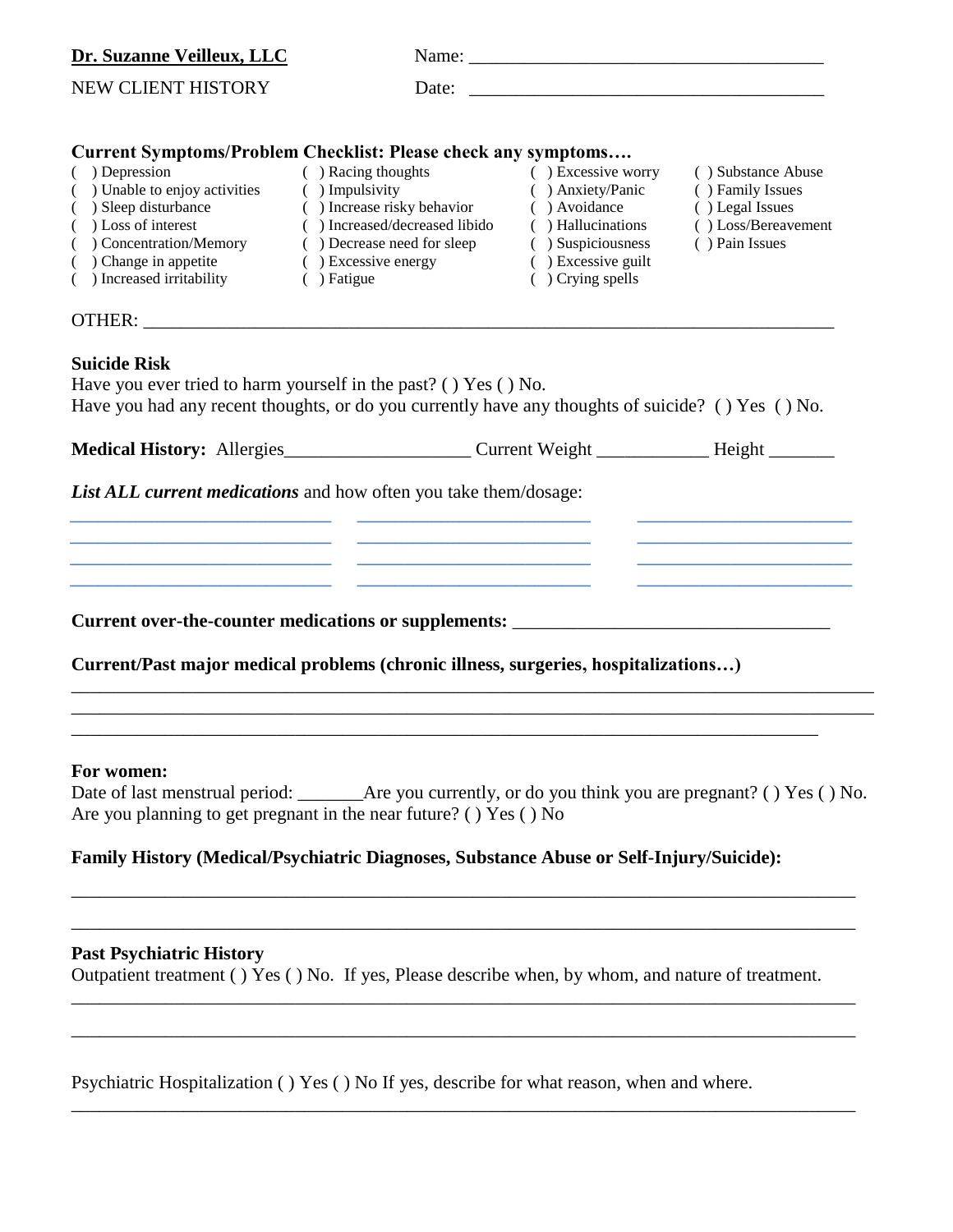| <b>Past Psychiatric Medications:</b> If you have ever taken any of the following medications (please circle).             |
|---------------------------------------------------------------------------------------------------------------------------|
| Mood/Thoughts: Prozac, Zoloft, Luvox, Paxil, Celexa, Lexapro, Viibryd, Effexor, Cymbalta, Wellbutrin, Remeron, Serzone,   |
| Anafranil, Pamelor, Tofranil, Elavil, Tegretol, Lithium, Lamictal, Tegretol, Topamax, Seroquel, Zyprexa, Geodon, Abilify, |
| Clozaril, Haldol, Prolixin, Pristiq, Brintellix, Fetzima, Savella, Latuda, Depacote                                       |
| Sleep: Ambien, Lunesta, Sonata, Rozerem, Restoril, Desyrel/trazodone                                                      |
| <b>ADHD</b> : Adderall, Concerta, Ritalin, Vyvanse, Focalin, Dexedrine, Strattera                                         |
| Anxiety: Xanax, Ativan, Klonopin, Valium, Restoril, Librium, Tranxene, Buspar, Vistaril, Benadryl, Propranolol            |
| Other:                                                                                                                    |
|                                                                                                                           |

Any negative/positive experiences with these medications? \_\_\_\_\_\_\_\_\_\_\_\_\_\_\_\_\_\_\_\_\_\_\_\_\_\_\_\_\_\_\_\_\_\_\_\_

#### **Substance Use:**

| Do you (or others) think you may have a problem with alcohol or drug use? () Yes () No               |  |  |
|------------------------------------------------------------------------------------------------------|--|--|
| Have you ever been treated for alcohol or drug use or abuse? () Yes () No                            |  |  |
| If yes, for which substances and when/where were you treated?                                        |  |  |
|                                                                                                      |  |  |
| Do you have current/past problems with the use/abuse of illegal substances? If so, which substances? |  |  |

| Have you abused prescription medication? If so, which medications?        |  |
|---------------------------------------------------------------------------|--|
| How many caffeinated beverages do you drink a day? Coffee<br>Sodas<br>Tea |  |
| Tobacco History: active<br>past                                           |  |

# **Family Background and Childhood History:**

| Where were you born?                                               | where did you grow up? $\frac{ }{ }$ |
|--------------------------------------------------------------------|--------------------------------------|
| Were you adopted? () $Yes$ () No                                   |                                      |
| Did your parents' divorce? () Yes () No Your age at their divorce: | you lived with                       |
| List your siblings and their ages: Sisters (ages)                  |                                      |
| Brothers (ages)                                                    |                                      |

Educational History: What is your highest educational level or degree attained? \_\_\_\_\_\_\_\_\_\_\_\_\_\_\_\_\_\_\_\_\_\_\_\_\_\_\_\_\_\_

Spiritual life: Do you belong to a particular religion or spiritual group? \_\_\_\_\_\_\_\_\_\_\_\_\_\_\_\_\_\_\_\_\_\_\_\_\_\_\_\_\_\_\_\_\_\_\_

#### **Trauma History:**

Do you have a history of being abused emotionally, sexually, physically or by neglect? ( ) Yes ( ) No.

#### **Occupational History:**

| Are you currently: () Working () Not working by choice () Unemployed () Disabled () Retired |  |
|---------------------------------------------------------------------------------------------|--|
| What is/was your occupation?                                                                |  |

Have you ever served in the military? \_\_\_\_\_\_\_ If so, what branch and when? \_\_\_\_\_\_\_\_\_\_\_\_\_\_\_\_\_\_\_\_\_\_

# **Relationship History and Current Family:**

| Are you currently: () Married () Divorced () Single () Widowed                      |
|-------------------------------------------------------------------------------------|
| How long? ______ Total number of marriages? ______                                  |
| If not married, are you currently in a relationship? () Yes () No If yes, how long? |
| Do you have children? () Yes () No. If yes, list ages and gender                    |

Legal: Have you ever been arrested? \_\_\_\_\_\_\_ Do you have any pending legal problems? \_\_\_\_\_\_\_\_\_\_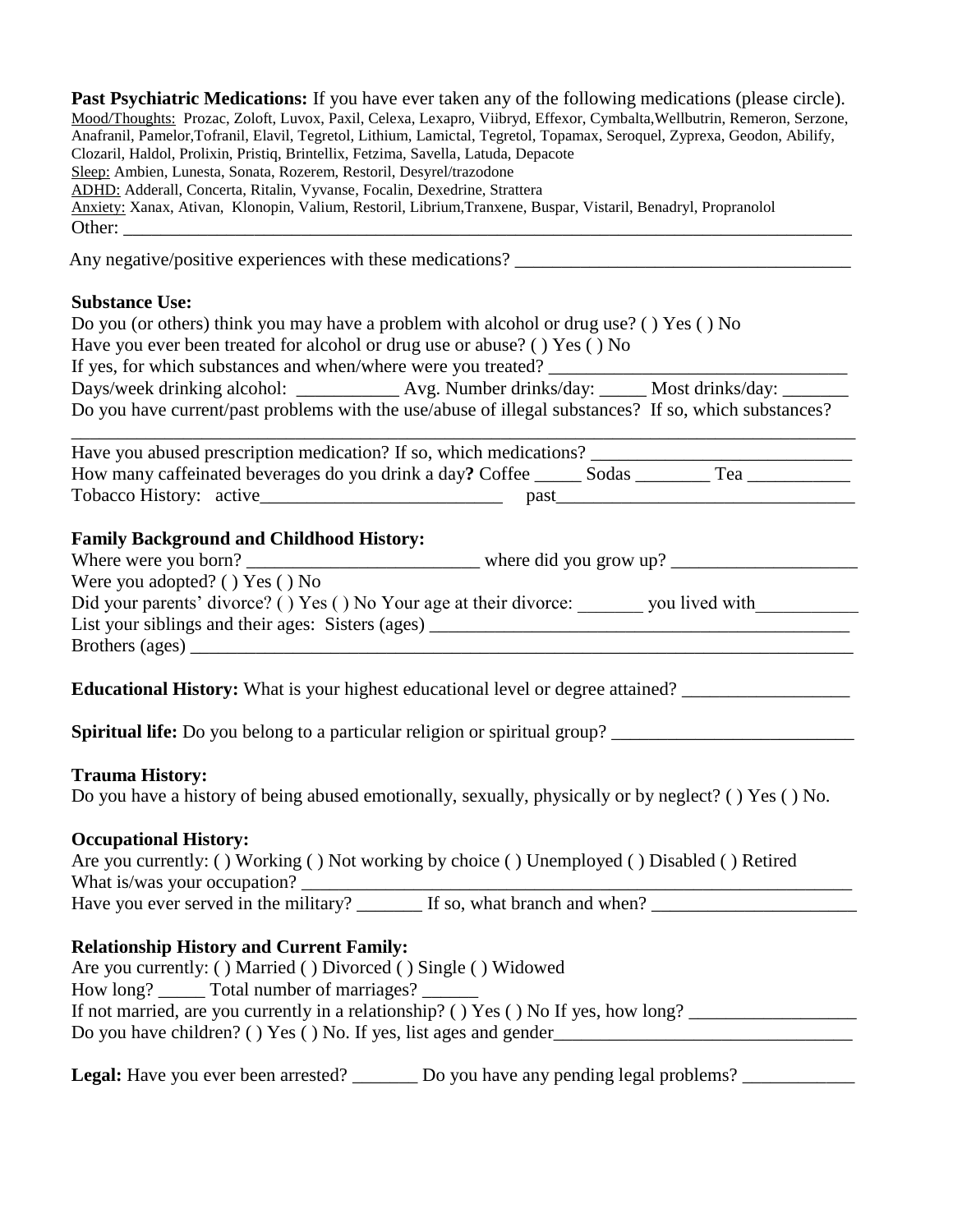# **Dr. Suzanne Veilleux, LLC**

# **OFFICE POLICIES AND FINANCIAL AGREEMENT**

#### **I. POLICY RELATING TO PAYMENT FOR SERVICES**

Psychotherapy services may be totally or partially covered by insurance or some form of managed care. If you plan to use your insurance to pay for my services, you must provide me with the specifics of your insurance before we begin therapy. With such information, I will be able to determine the amount of your deductible and of your co-pay, if you have any. In addition, some insurance contracts require authorization before services are rendered. Under such contracts, if pre-authorization has not been obtained, payments are denied. Please understand that decisions about coverage are made by your insurance company; it is ultimately your responsibility to inquire about your coverage for mental health services. Please note that requested services may not be covered by your insurance. If you have any questions about what is likely to be covered, please make sure to address these issues with me and with your insurance company in advance.

#### **1. FEE FOR SERVICE**

If you are paying out-of-pocket, **I DO NOT OFFER PAYMENT PLANS**. Also, **charges are subject to change**. All payments for services are due at the time the service is rendered and fees will be collected prior to each session.

Fees for special services (e.g., letter preparation and writing, obtaining prior authorization when needed, and/or any other forms of paperwork) need to be agreed upon separately and a prorated fee will be charged. When requesting any service, it is best to inquire in advance what the charge will be. In the event that I am personally subpoenaed to testify in any proceeding, or any deposition, or requested to produce any files, documents and/or records by any party, any attorney, or any Court in any matter relating to you, you agree to pay for my professional time and expenses as well as any related attorney fees and costs.

#### **2. INSURANCE (NON-PROVIDER)**

If you have insurance but I am not a participating provider in your insurance plan, you will be responsible for the full amount of the charges unless a flat fee agreement for sessions has been previously agreed upon.

# **3. INSURANCE (PROVIDERS)**

If I am a participating provider in your insurance plan, fees are reimbursed at the Usual and Customary rate allowed by my contract with your insurance company. Provided that services have been properly pre-authorized, you are responsible for any co-payment required by your insurance company and you are expected to pay for these at the time of service. Often, the amount is a percentage of the contracted fee. This percentage may change as determined by your insurance. If you have a deductible that has not yet been met, you will be required to pay the full fee for each session until it is. I will bill your insurance company for each session so that your deductible is reduced accordingly. Some services may not be covered under the mental health benefit of your insurance contract. If you request any not covered services, these will be billed directly to you. Please note that psychological testing and report writing is usually not covered by insurance.

# **II. POLICY ON MISSED/LATE APPOINTMENTS**

You will be charged for all time reserved for you. With sufficient notice, an appointment can generally be cancelled or rescheduled. Failure to give **at least 24-hours' notice** of cancellation will result in a charge **at my fee-for-service rate which is \$180.00 for a 55 minute session.** Since insurance and managed care companies do not pay for missed sessions, you will be required to cover the full fee, even if you ordinarily only pay the copay/deductible. **To cancel an appointment, you can text my mobile number (843-368-6937), or leave a voice mail at the same number, or send an email at [info@drsuzanneveilleux.com](mailto:info@drsuzanneveilleux.com) at least 24 hours prior to your**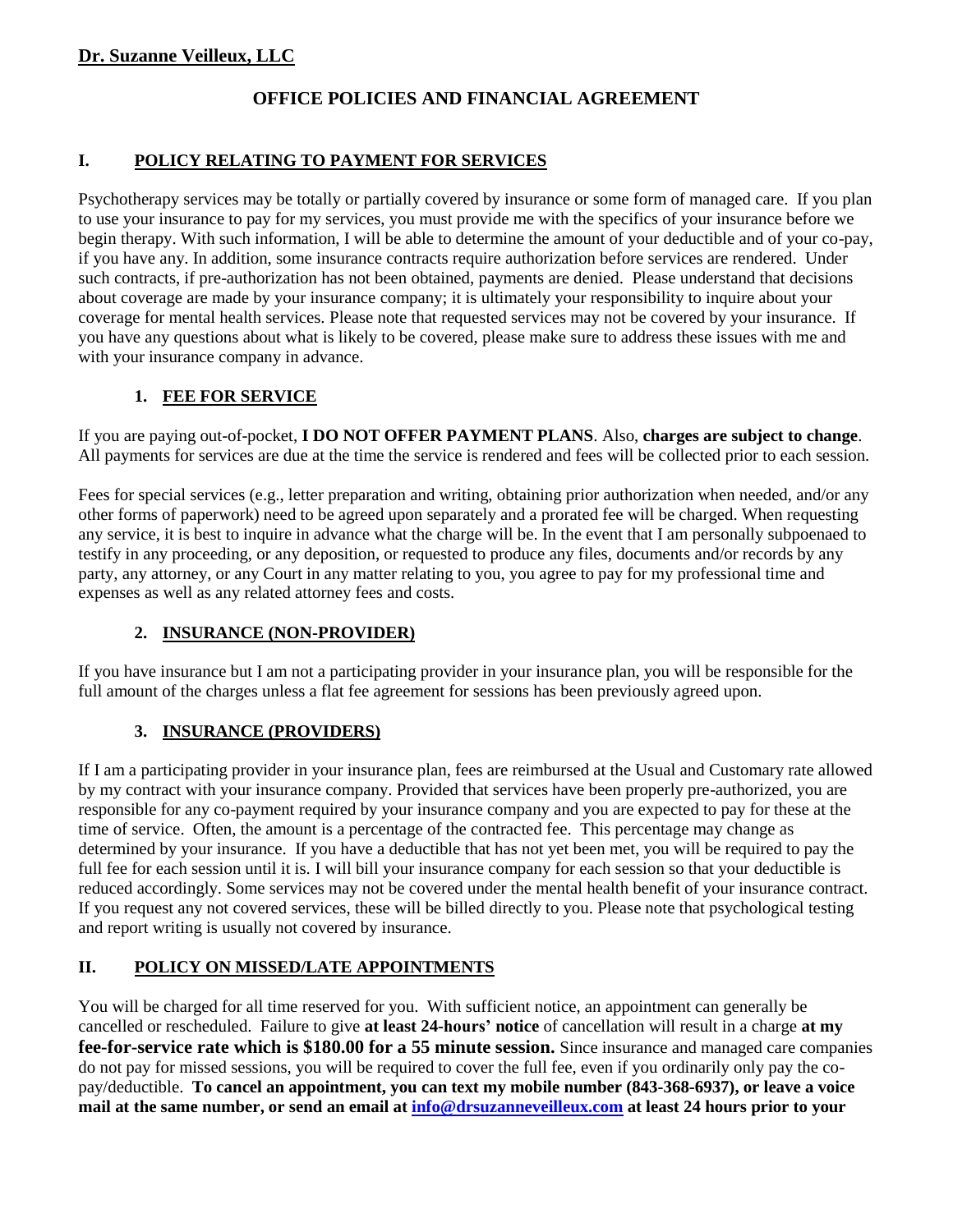**appointment. If you want to cancel a Monday appointment, you must text or call me before 3:00 pm on Saturday. I will ALWAYS confirm that I have received your cancellation notice. If you do not receive a confirmation from me, this means that I have not received your message.**

**IMPORTANT:** My scheduling/billing software will send you text reminders starting three days prior to your appointment. Occasionally, the software does not work properly and you may not receive reminders for a particular appointment. **Not receiving a reminder does not mean that your appointment has been cancelled. Moreover, you cannot respond to these text reminders which are computer generated. Any reply reaches no-one. Again, you can consider your appointment cancelled only if you have received confirmation from me that I have received your cancellation notice.**

# **III. CONFIDENTIALITY**

The patient/provider relationship is privileged and is protected by the law and ethical standards. Ordinarily, no information can be released without your specific written approval. Certain legal circumstances can arise whereby written documents can be subpoenaed. In addition, I am mandated to report to Protective Services whenever there is reason to suspect abuse of a child in the care of an adult and abuse of a disabled person. Note that when you sign the Consent and Authorization Release Form, you are authorizing me to release information as noted.

Insurance companies generally require diagnostic/treatment information before they will agree to pay benefits. I will release that information to them with your permission, as indicated on the Consent and Authorization Release Form. I will discuss with you the diagnosis and any other information your insurance company requests. While this information is very sensitive and is generally treated as such by insurance carriers, I cannot guarantee that your confidentiality will be respected by any particular insurance carrier or employer of such insurance carrier. If you prefer that I do not release information to your insurance carrier for reimbursement purposes, you will remain responsible for the fee for services.

# **IV. PHONE/SKYPE/FACETIME APPOINTMENTS**

If your insurance company allows such appointments, these may be substituted for office appointments in the event you cannot be seen in person and will be charged at the same rate as an in-office appointment. **Disclosure: Information transmitted over a website, Skype, email, or phone may not be secure.** 

#### **V. EMERGENCIES**

In the event of an emergency, please go to the nearest emergency room or call 911 immediately.

#### **Your signature below indicates that you have read and understand the office policies and financial agreement.**

\_\_\_\_\_\_\_\_\_\_\_\_\_\_\_\_\_\_\_\_\_\_\_\_\_\_\_\_\_\_\_\_\_\_\_\_\_\_\_\_\_\_\_\_\_ \_\_\_\_\_\_\_\_\_\_\_\_\_\_\_\_\_\_\_\_\_\_\_\_\_\_\_\_\_\_\_\_\_

\_\_\_\_\_\_\_\_\_\_\_\_\_\_\_\_\_\_\_\_\_\_\_\_\_\_\_\_\_\_\_\_\_\_\_\_\_\_\_\_\_\_\_\_\_\_ \_\_\_\_\_\_\_\_\_\_\_\_\_\_\_\_\_\_\_\_\_\_\_\_\_\_\_\_\_\_\_\_\_

Client's Name Date of Birth

Client's Signature Date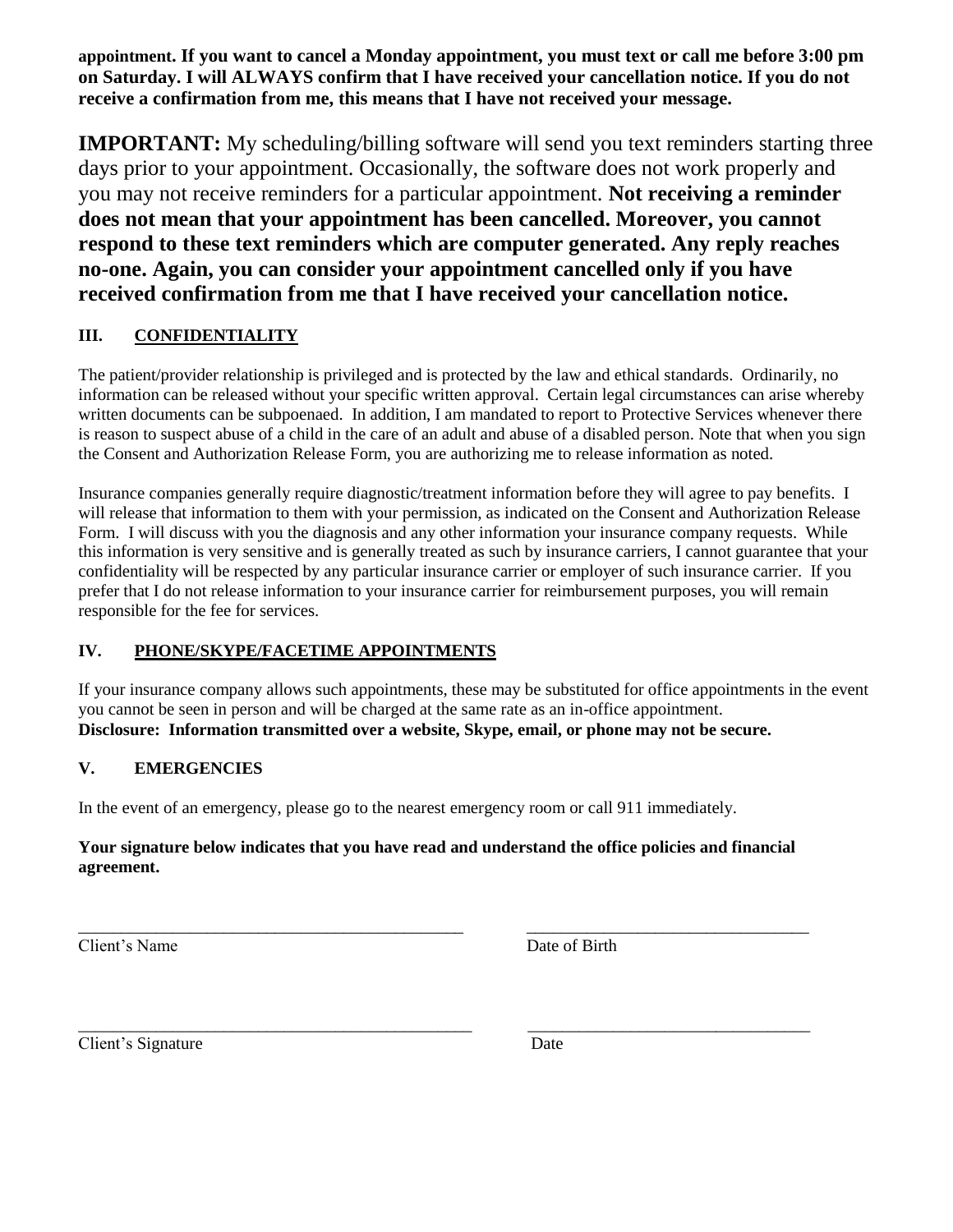# **UNDERSTANDING REGARDING PAYMENTS FOR CANCELLED OR MISSED APPOINTMENTS**

- Appointments are made according to your therapist's availability and at times that are convenient to you. If for any reason you need to cancel your appointment, as explained above, you must call at least 24 hours in advance. If you cannot attend your session and need to cancel in less than 24 hours, you will be required to pay out-of-pocket for your missed appointment. Please note that neither insurance companies, nor Medicare pay for missed appointments. **The charge will be your therapist's regular out-of-pocket fee which is \$180.00 for a 55 minute session.**
- Your therapist and you both agree that a wait of 20 minutes, unless you call to indicate that you will be further late, will qualify for a missed appointment.
- **If you wish to cancel a Monday appointment, please call or text your therapist directly on her cell phone at 843-368-6937 before 3:00 pm on the Saturday prior to your Monday appointment.** If you leave a telephone message, the time of your cancellation will be determined by the date and time indicated on the voice-mail. Similarly, if you send a text, the time of your cancellation will be determined by the date and time indicated on your therapist's phone.
- Your therapist understands that there are situations beyond your control and you may believe that you should not be charged for appointments not cancelled on time due to such situations. However, please understand that her own financial obligations are not lessened when she misses an hour of work because she was not given sufficient time to fill that hour with another client; it should not be expected of her to assume the loss of such unforeseeable circumstances. You may have one such situation during the course of many months whereas, given the number of clients that she sees in a week, she may be faced with many such hours in a single month with the resulting loss of income. Consequently, you will be responsible for **any** appointment that was not cancelled within the 24 hours minimum requirement, **whatever the reason** for missing the appointment.
- Before agreeing to this Understanding and signing it, do not hesitate to ask any question you may have and clarify any misunderstanding.

**By my signature below, I hereby acknowledge having been made aware of and fully understand the conditions and functioning of payments for missed appointments.** 

Client's Name: \_\_\_\_\_\_\_\_\_\_\_\_\_\_\_\_\_\_\_\_\_\_\_\_\_\_\_\_\_\_\_\_\_\_\_ DOB: \_\_\_\_\_\_\_\_\_\_\_\_\_\_\_\_\_\_\_\_\_\_\_\_

**Client's signature: \_\_\_\_\_\_\_\_\_\_\_\_\_\_\_\_\_\_\_\_\_\_\_\_\_\_\_\_\_\_\_\_\_\_\_** Date: **\_\_\_\_\_\_\_\_\_\_\_\_\_\_\_\_\_\_\_\_\_\_\_\_\_**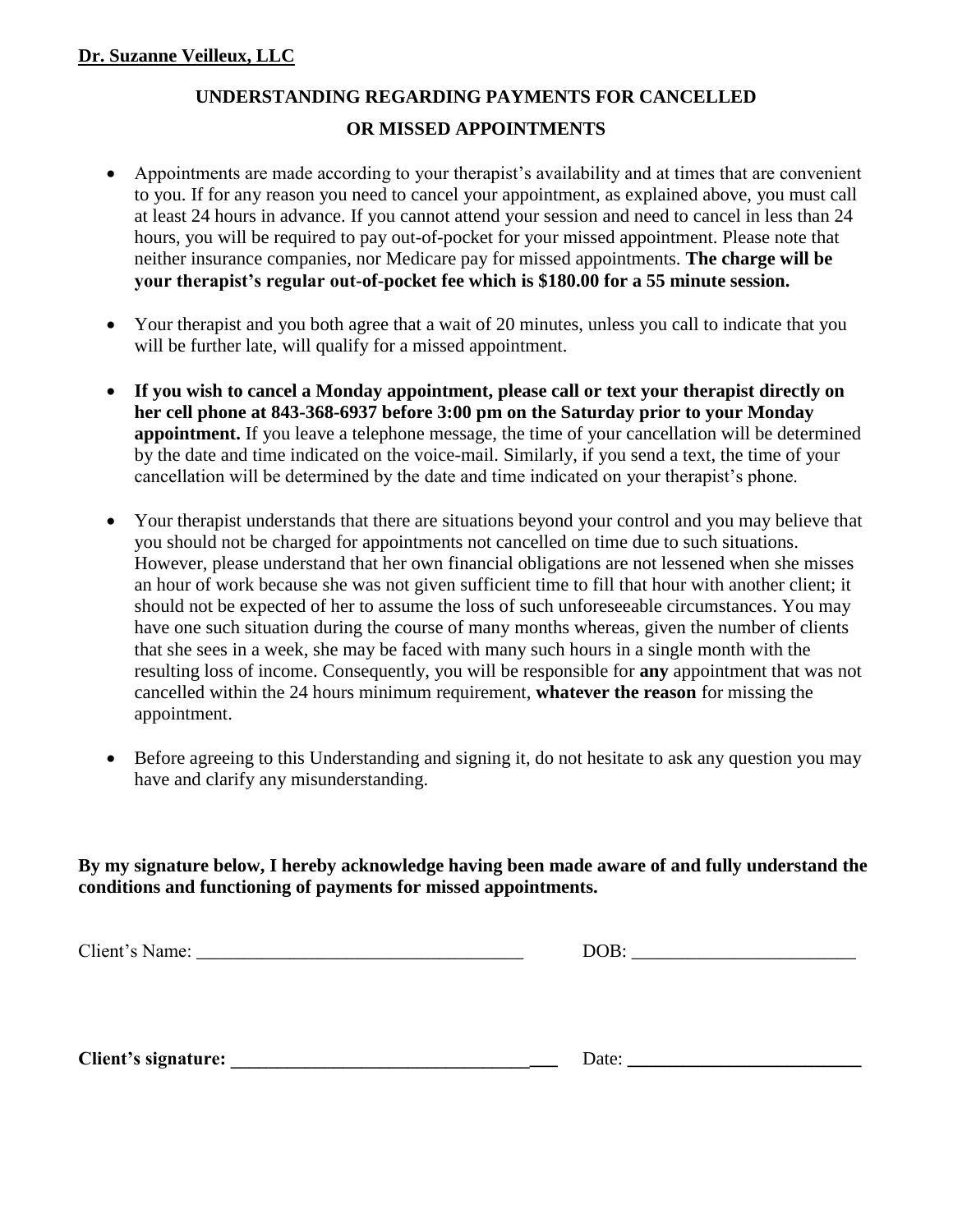# **ACKNOWLEDGEMENT OF RECEIPT OF** *NOTICE OF PRIVACY PRACTICES* **AS REQUIRED BY THE HEALTH INSURANCE PORTABILITY AND ACCOUNTABILITY ACT (HIPPA)**

I hereby acknowledge that a copy of Dr. Veilleux' *Notice of Privacy Practices,* which describes how my health information is used and shared, has been made available to me. I understand that Dr. Veilleux has the right to change this Notice at any time. I may obtain a current copy by visiting Dr. Veilleux' website at: <https://drsuzanneveilleux.com/>

 $\frac{1}{\sqrt{2\pi}}$ 

| Signature of Patient or Personal Representative | Date |
|-------------------------------------------------|------|

Print Name

Personal Representative's Relationship to Patient

# **For Office Use Only**

\_\_\_\_\_\_\_\_\_\_\_\_\_\_\_\_\_\_\_\_\_\_\_\_\_\_\_\_\_\_\_\_\_\_\_\_\_\_\_\_\_\_\_\_\_\_\_\_\_\_\_\_\_\_\_\_\_\_\_\_\_\_\_\_\_\_\_\_\_\_\_\_\_\_\_\_

\_\_\_\_\_\_\_\_\_\_\_\_\_\_\_\_\_\_\_\_\_\_\_\_\_\_\_\_\_\_\_\_\_\_\_\_\_\_\_\_\_\_\_\_\_\_\_\_\_\_\_\_\_\_\_\_\_\_\_\_\_\_\_\_\_\_\_\_\_\_\_\_\_\_\_\_

I have made a good faith effort to obtain a written acknowledgement of receipt of my Notice of Privacy Practices but was unable to for the following reason:

 $\Box$  Client refused to sign

 $\Box$  Client is unable to sign

 $\Box$  Other

Date

 $\frac{1}{2}$  ,  $\frac{1}{2}$  ,  $\frac{1}{2}$  ,  $\frac{1}{2}$  ,  $\frac{1}{2}$  ,  $\frac{1}{2}$  ,  $\frac{1}{2}$  ,  $\frac{1}{2}$  ,  $\frac{1}{2}$  ,  $\frac{1}{2}$  ,  $\frac{1}{2}$  ,  $\frac{1}{2}$  ,  $\frac{1}{2}$  ,  $\frac{1}{2}$  ,  $\frac{1}{2}$  ,  $\frac{1}{2}$  ,  $\frac{1}{2}$  ,  $\frac{1}{2}$  ,  $\frac{1$